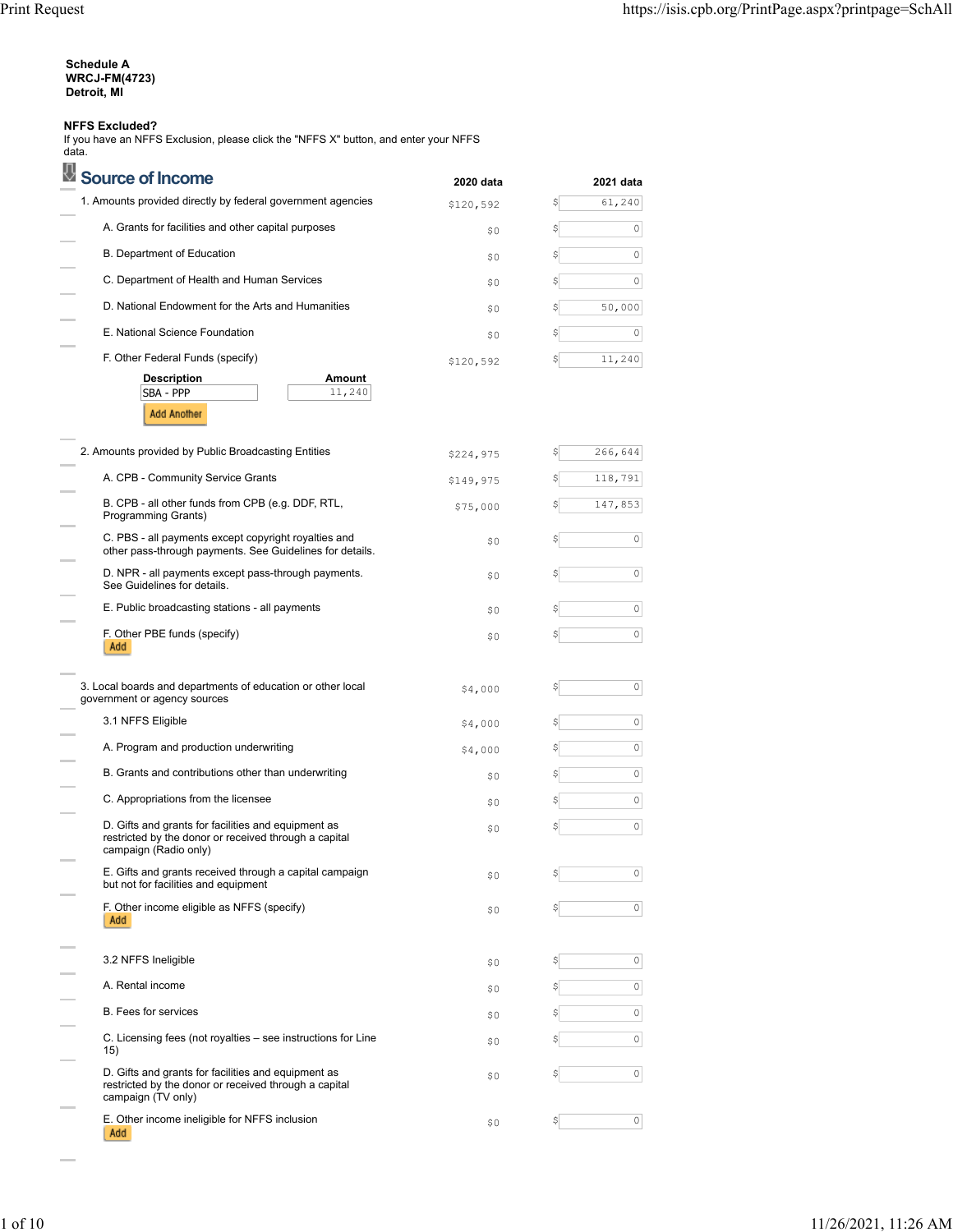| \$0   | \$ | 0       |
|-------|----|---------|
| \$0   |    | 0       |
| \$0   | \$ | 0       |
| \$0   |    | 0       |
| \$0   | \$ | 0       |
| \$0   |    | $\circ$ |
| \$0   |    | 0       |
| \$0   | \$ | 0       |
| \$0   |    | 0       |
| \$0   | S  | 0       |
| \$0   |    | $\circ$ |
| \$0   |    | 0       |
| \$0   |    | 0       |
| \$0   |    | 0       |
| \$700 | \$ | 9,999   |
| \$700 |    | 9,999   |
| \$700 |    | 9,999   |
| \$0   |    | 0       |
| \$0   |    | 0       |
| \$0   | \$ | $\circ$ |
|       |    |         |
| \$0   | \$ | 0       |
| \$0   | Ş  | 0       |
| \$0   |    | 0       |
| \$0   |    | 0       |
| \$0   |    | 0       |
| \$0   |    | 0       |
| \$0   |    | 0       |
| \$0   | \$ | 0       |
| \$0   |    | 0       |
| \$0   |    | $\circ$ |
| \$0   |    | 0       |
| \$0   |    | 0       |
|       |    |         |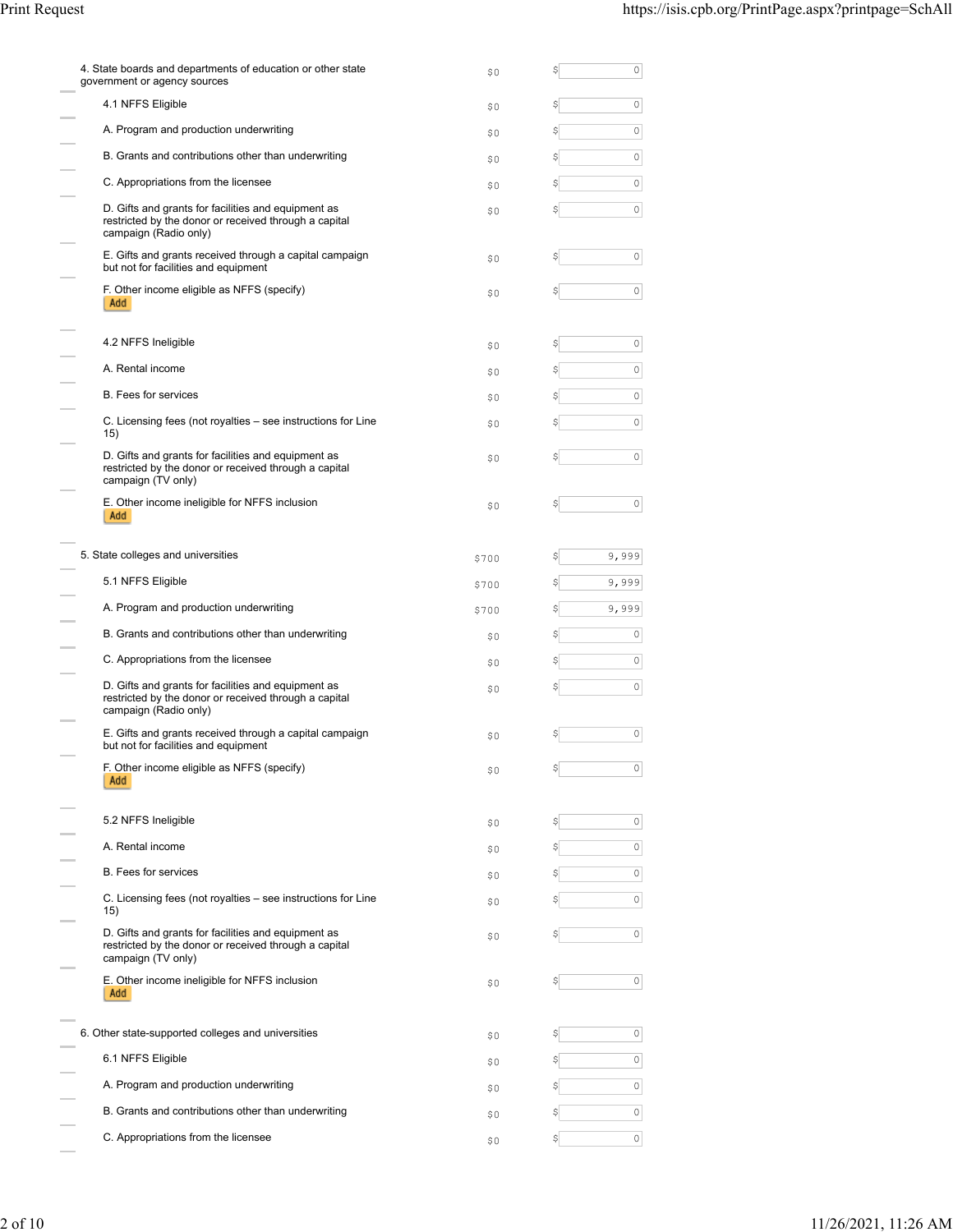| D. Gifts and grants for facilities and equipment as<br>restricted by the donor or received through a capital<br>campaign (Radio only) | \$0       | \$<br>0       |
|---------------------------------------------------------------------------------------------------------------------------------------|-----------|---------------|
| E. Gifts and grants received through a capital campaign<br>but not for facilities and equipment                                       | \$0       | 0<br>\$       |
| F. Other income eligible as NFFS (specify)<br>Add                                                                                     | \$0       | 0<br>\$       |
| 6.2 NFFS Ineligible                                                                                                                   | \$0       | 0<br>\$       |
| A. Rental income                                                                                                                      | \$0       | 0<br>\$       |
| <b>B.</b> Fees for services                                                                                                           | \$0       | 0<br>\$       |
| C. Licensing fees (not royalties - see instructions for Line<br>15)                                                                   | \$0       | 0<br>\$       |
| D. Gifts and grants for facilities and equipment as<br>restricted by the donor or received through a capital<br>campaign (TV only)    | \$0       | 0<br>Ş        |
| E. Other income ineligible for NFFS inclusion<br>Add                                                                                  | \$0       | 0<br>\$       |
| 7. Private colleges and universities                                                                                                  | \$0       | 0<br>\$       |
| 7.1 NFFS Eligible                                                                                                                     | \$0       | 0<br>\$       |
| A. Program and production underwriting                                                                                                | \$0       | 0<br>\$       |
| B. Grants and contributions other than underwriting                                                                                   | \$0       | $\circ$<br>\$ |
| C. Appropriations from the licensee                                                                                                   | \$0       | 0<br>\$       |
| D. Gifts and grants for facilities and equipment as<br>restricted by the donor or received through a capital<br>campaign (Radio only) | \$0       | 0<br>\$       |
| E. Gifts and grants received through a capital campaign<br>but not for facilities and equipment                                       | \$0       | 0<br>\$       |
|                                                                                                                                       |           |               |
| F. Other income eligible as NFFS (specify)<br>Add                                                                                     | \$0       | 0<br>Ş        |
| 7.2 NFFS Ineligible                                                                                                                   | \$0       | 0<br>Ş        |
| A. Rental income                                                                                                                      | \$0       | 0<br>Ş        |
| <b>B.</b> Fees for services                                                                                                           | \$0       | 0<br>\$       |
| C. Licensing fees (not royalties - see instructions for Line<br>15)                                                                   | Ş0        | 0             |
| D. Gifts and grants for facilities and equipment as<br>restricted by the donor or received through a capital<br>campaign (TV only)    | \$0       | 0<br>\$       |
| E. Other income ineligible for NFFS inclusion<br>Add                                                                                  | \$0       | 0<br>\$       |
| 8. Foundations and nonprofit associations                                                                                             | \$293,269 | 104,029<br>S  |
| 8.1 NFFS Eligible                                                                                                                     | \$293,269 | 83,749        |
| A. Program and production underwriting                                                                                                | \$145,331 | 53,873<br>S   |
| B. Grants and contributions other than underwriting                                                                                   | \$147,938 | \$<br>29,876  |
| C. Gifts and grants for facilities and equipment as<br>restricted by the donor or received through a capital<br>campaign (Radio only) | \$0       | 0<br>\$       |
| D. Gifts and grants received through a capital campaign<br>but not for facilities and equipment                                       | \$0       | 0<br>\$       |
| E. Other income eligible as NFFS (specify)<br>Add                                                                                     | \$0       | 0<br>Ş        |
| 8.2 NFFS Ineligible                                                                                                                   | \$0       | 20,280<br>\$  |
| A. Rental income                                                                                                                      | \$0       | 0<br>\$       |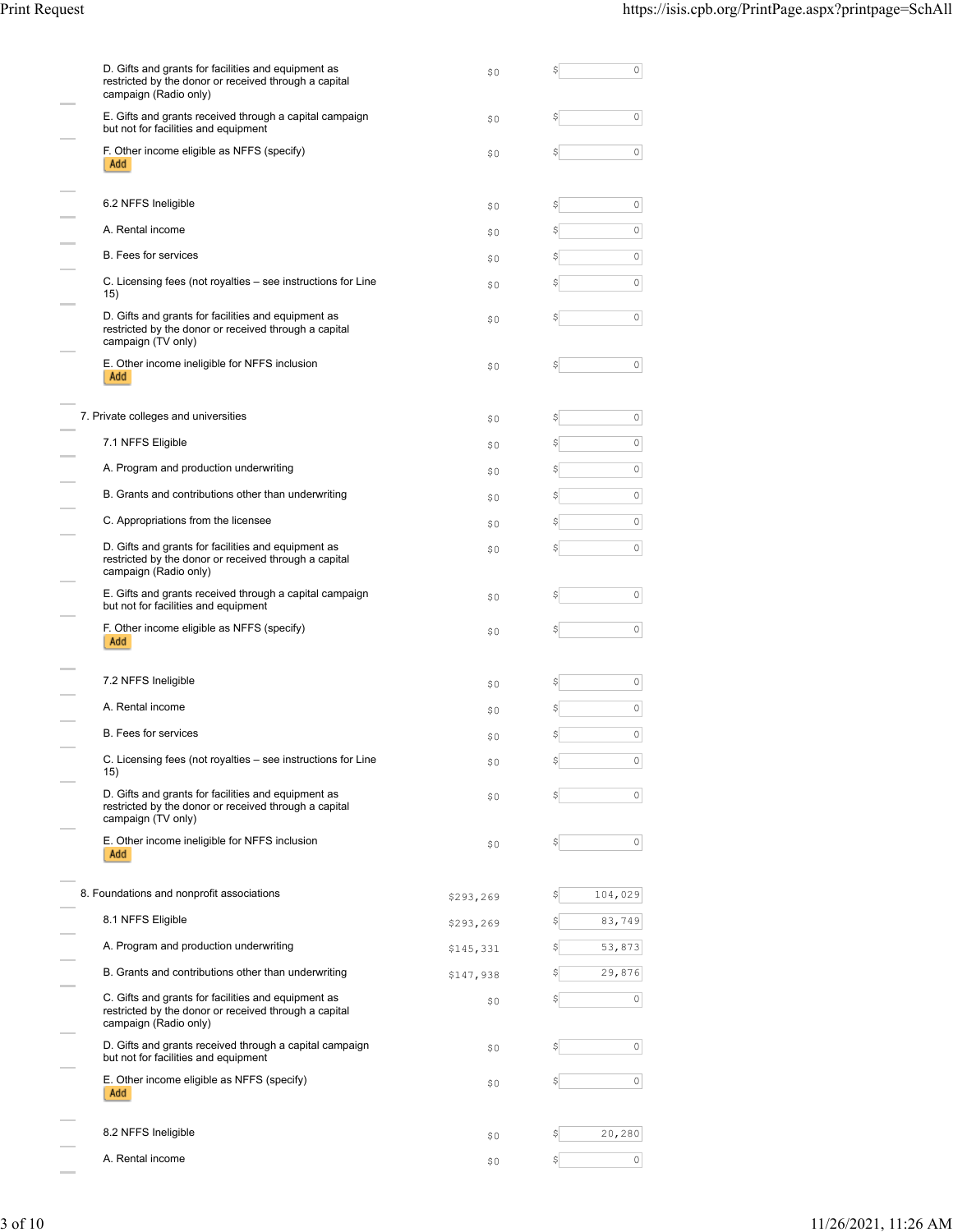| <b>B.</b> Fees for services                                                                                                                                                                                           | \$0         | Ş  | 0         |
|-----------------------------------------------------------------------------------------------------------------------------------------------------------------------------------------------------------------------|-------------|----|-----------|
| C. Licensing fees (not royalties – see instructions for Line<br>15)                                                                                                                                                   | \$0         |    | 0         |
| D. Gifts and grants for facilities and equipment as<br>restricted by the donor or received through a capital<br>campaign (TV only)                                                                                    | \$0         |    | 0         |
| E. Other income ineligible for NFFS inclusion                                                                                                                                                                         | \$0         | S  | 20,280    |
| Amount<br><b>Description</b><br>20,280<br>MPHI - CARES Coronavi<br><b>Add Another</b>                                                                                                                                 |             |    |           |
| 9. Business and Industry                                                                                                                                                                                              | \$84,701    | S  | 29,000    |
| 9.1 NFFS Eligible                                                                                                                                                                                                     | \$83,501    |    | 29,000    |
| A. Program and production underwriting                                                                                                                                                                                | \$83,101    |    | 29,000    |
| B. Grants and contributions other than underwriting                                                                                                                                                                   | \$400       | S  | 0         |
| C. Gifts and grants for facilities and equipment as<br>restricted by the donor or received through a capital<br>campaign (Radio only)                                                                                 | \$0         |    | 0         |
| D. Gifts and grants received through a capital campaign<br>but not for facilities and equipment                                                                                                                       | \$0         |    | 0         |
| E. Other income eligible as NFFS (specify)<br>Add                                                                                                                                                                     | \$0         | S  | 0         |
| 9.2 NFFS Ineligible                                                                                                                                                                                                   | \$1,200     |    | 0         |
| A. Rental income                                                                                                                                                                                                      | \$1,200     |    | 0         |
| B. Fees for services                                                                                                                                                                                                  | \$0         |    | 0         |
| C. Licensing fees (not royalties – see instructions for Line<br>15)                                                                                                                                                   | \$0         |    | 0         |
| D. Gifts and grants for facilities and equipment as<br>restricted by the donor or received through a capital<br>campaign (TV only)                                                                                    | \$0         |    | 0         |
| E. Other income ineligible for NFFS inclusion<br>Add                                                                                                                                                                  | \$0         |    | 0         |
| 10. Memberships and subscriptions (net of membership bad<br>debt expense)                                                                                                                                             | \$1,033,134 | Ş  | 1,112,176 |
| 10.1 NFFS Exclusion - Fair market value of premiums<br>that are not of insubstantial value                                                                                                                            | \$38,948    |    | 18,038    |
| 10.2 NFFS Exclusion - All bad debt expenses from NFFS<br>eligible revenues including but not limited to pledges,<br>underwriting, and membership (unless netted elsewhere<br>in Schedule A)<br>2020 data<br>2021 data | \$11,058    | \$ | 22,810    |
| 10.3 Total<br>8,356<br>8,570<br>number of<br>contributors.                                                                                                                                                            |             |    |           |
| 11. Revenue from Friends groups less any revenue included<br>on line 10<br>2021 data<br>2020 data                                                                                                                     | \$0         | \$ | 0         |
| 11.1 Total number<br>0<br>0<br>of Friends<br>contributors.                                                                                                                                                            |             |    |           |
| 12. Subsidiaries and other activities unrelated to public<br>broadcasting (See instructions)                                                                                                                          | \$0         |    | 0         |
| A. Nonprofit subsidiaries involved in telecommunications<br>activities                                                                                                                                                | \$0         |    | 0         |
| B. NFFS Ineligible - Nonprofit subsidiaries not involved in<br>telecommunications activities                                                                                                                          | \$0         |    | $\circ$   |
| C. NFFS Ineligible - For-profit subsidiaries regardless of<br>the nature of its activities                                                                                                                            | \$0         |    | 0         |
| D. NFFS Ineligible – Other activities unrelated to public<br>brodcasting                                                                                                                                              | \$0         | \$ | 0         |

÷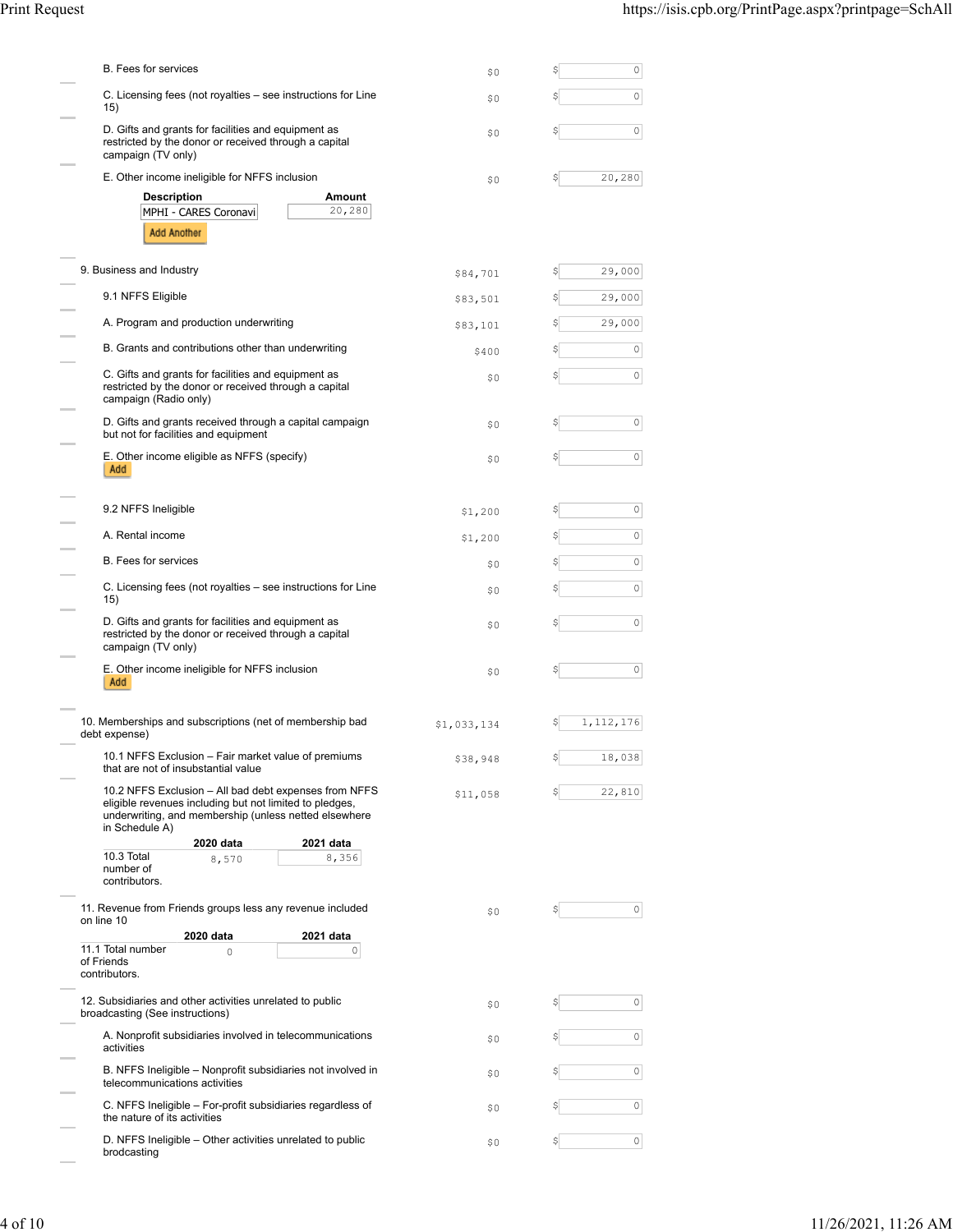| <b>Form of Revenue</b>                                                                                                                                       | 2020 data   | 2021 data        |
|--------------------------------------------------------------------------------------------------------------------------------------------------------------|-------------|------------------|
| 13. Auction revenue (see instructions for Line 13)                                                                                                           | \$0         | \$<br>0          |
| A. Gross auction revenue                                                                                                                                     | \$0         | \$<br>$\circ$    |
| B. Direct auction expenses                                                                                                                                   | \$0         | 0<br>\$          |
| 14. Special fundraising activities (see instructions for Line 14)                                                                                            | \$17,554    | $\circ$<br>\$    |
| A. Gross special fundraising revenues                                                                                                                        | \$36,230    | 0<br>\$          |
| B. Direct special fundraising expenses                                                                                                                       | \$18,676    | 0<br>\$          |
| 15. Passive income                                                                                                                                           | \$16,356    | 4,630<br>\$      |
| A. Interest and dividends (other than on endowment<br>funds)                                                                                                 | \$16,302    | 4,498<br>\$      |
| <b>B.</b> Royalties                                                                                                                                          | \$54        | 132<br>S         |
| C. PBS or NPR pass-through copyright royalties                                                                                                               | \$0         | 0<br>\$          |
| 16. Gains and losses on investments, charitable trusts and gift<br>annuities and sale of other assets (other than endowment<br>funds)                        | $$-4,100$   | 925<br>\$        |
| A. Gains from sales of property and equipment (do not<br>report losses)                                                                                      | \$0         | 0<br>\$          |
| B. Realized gains/losses on investments (other than<br>endowment funds)                                                                                      | $$-4,100$   | 925<br>\$        |
| C. Unrealized gains/losses on investments and actuarial<br>gains/losses on charitable trusts and gift annuities (other<br>than endowment funds)              | \$0         | 0<br>\$          |
| 17. Endowment revenue                                                                                                                                        | \$0         | 0<br>\$          |
| A. Contributions to endowment principal                                                                                                                      | \$0         | 0<br>\$          |
| B. Interest and dividends on endowment funds                                                                                                                 | \$0         | 0<br>\$          |
| C. Realized net investment gains and losses on<br>endowment funds (if this is a negative amount, add a<br>hyphen, e.g., "-1,765")                            | \$0         | $\circ$<br>\$    |
| D. Unrealized net investment gains and losses on<br>endowment funds (if this is a negative amount, add a<br>hyphen, e.g., "-1,765")                          | \$0         | 0<br>\$          |
| 18. Capital fund contributions from individuals (see<br>instructions)                                                                                        | \$0         | 0<br>S           |
| A. Facilities and equipment (except funds received from<br>federal or public broadcasting sources)                                                           | \$0         | 0<br>\$          |
| B. Other<br>Add                                                                                                                                              | \$0         | \$<br>0          |
| 19. Gifts and bequests from major individual donors<br>2020 data<br>2021 data<br>19.1 Total<br>230<br>218<br>number of maior<br>individual donors            | \$387,648   | 362,917<br>S     |
| 20. Other Direct Revenue<br>Add                                                                                                                              | \$0         | 0<br>\$          |
| Line 21. Proceeds from the FCC Spectrum Incentive Auction,<br>interest and dividends earned on these funds, channel sharing<br>revenues, and spectrum leases | \$0         | 0<br>\$          |
| A. Proceeds from sale in spectrum auction                                                                                                                    | \$0         | 0<br>S           |
| B. Interest and dividends earned on spectrum auction<br>related revenue                                                                                      | \$0         | $\circ$<br>\$    |
| C. Payments from spectrum auction speculators                                                                                                                | \$0         | 0<br>S           |
| D. Channel sharing and spectrum leases revenues                                                                                                              | \$0         | 0<br>\$          |
| E. Spectrum repacking funds                                                                                                                                  | \$0         | 0<br>S           |
| 22. Total Revenue (Sum of lines 1 through 12, 13.A, 14.A, and<br>15 through 21)                                                                              | \$2,197,505 | 1,951,560<br>\$I |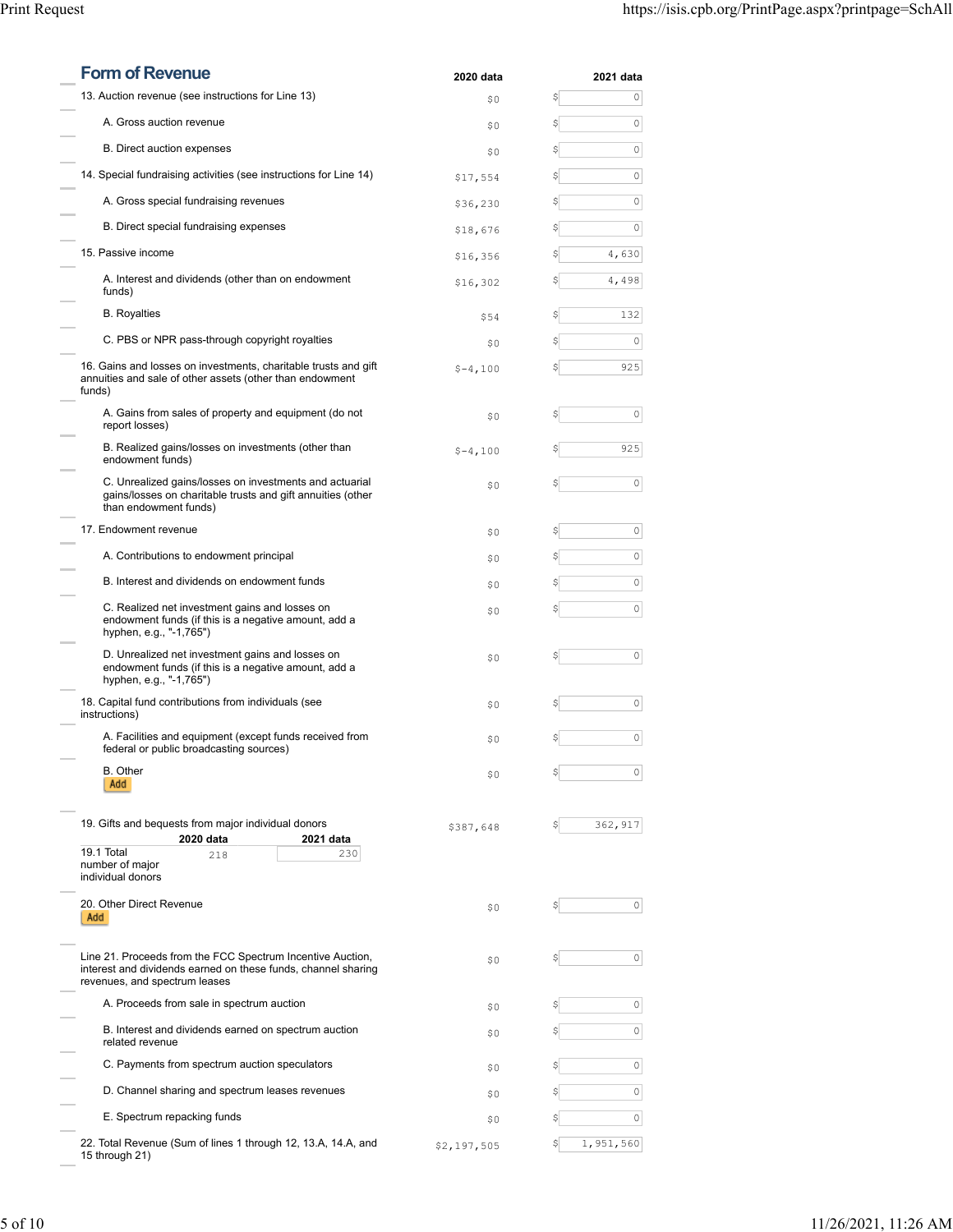| Click here to view all NFFS Eligible revenue on Lines 3 |  |  |  |
|---------------------------------------------------------|--|--|--|
| through 9.                                              |  |  |  |
|                                                         |  |  |  |

[Click here to view all NFFS Ineligible revenue on Lines 3](https://isis.cpb.org/ScheduleASupplement.aspx?report=2) [through 9.](https://isis.cpb.org/ScheduleASupplement.aspx?report=2)

|                                                                         | <b>Adjustments to Revenue</b>                                                                                                             |                                   | 2020 data     | 2021 data |
|-------------------------------------------------------------------------|-------------------------------------------------------------------------------------------------------------------------------------------|-----------------------------------|---------------|-----------|
| 23. Federal revenue from line 1.                                        |                                                                                                                                           |                                   | \$120,592     | 61,240    |
|                                                                         | 24. Public broadcasting revenue from line 2.                                                                                              |                                   | \$224,975     | 266,644   |
|                                                                         | 25. Capital funds exclusion-TV (3.2D, 4.2D, 5.2D, 6.2D,<br>7.2D, 8.2D, 9.2D, 18A)                                                         |                                   | \$0           | 0         |
| purpose, or recipient criteria                                          | 26. Revenue on line 20 not meeting the source, form,                                                                                      |                                   | \$0           | 0         |
|                                                                         | 27. Other automatic subtractions from total revenue                                                                                       |                                   | \$65,782      | 62,053    |
| 13 <sub>b</sub>                                                         | A. Auction expenses – limited to the lesser of lines 13a or                                                                               |                                   | \$0           | 0         |
|                                                                         | B. Special fundraising event expenses – limited to the<br>lesser of lines 14a or 14b                                                      |                                   | \$18,676      | 0         |
|                                                                         | C. Gains from sales of property and equipment - line 16a                                                                                  |                                   | \$0           | 0         |
|                                                                         | D. Realized gains/losses on investments (other than<br>endowment funds) - line 16b                                                        |                                   | $$-4,100$     | 925       |
|                                                                         | E. Unrealized investment and actuarial gains/losses<br>(other than endowment funds) - line 16c                                            |                                   | \$0           | 0         |
|                                                                         | F. Realized and unrealized net investment gains/losses<br>on endowment funds - line 17c, line 17d                                         |                                   | \$0           | 0         |
| 9.2A)                                                                   | G. Rental income (3.2A, 4.2A, 5.2A, 6.2A, 7.2A, 8.2A,                                                                                     |                                   | \$1,200       | 0         |
| 9.2B)                                                                   | H. Fees for services (3.2B, 4.2B, 5.2B, 6.2B, 7.2B, 8.2B,                                                                                 |                                   | \$0           | 0         |
| 9.2C)                                                                   | I. Licensing Fees (3.2C, 4.2C, 5.2C, 6.2C, 7.2C, 8.2C,<br>\$0                                                                             |                                   |               | 0         |
| 6.2E, 7.2E, 8.2E, 9.2E)                                                 | J. Other revenue ineligible as NFFS (3.2E, 4.2E, 5.2E,                                                                                    |                                   | \$0           | 20,280    |
|                                                                         | K. FMV of high-end premiums (Line 10.1)                                                                                                   |                                   | \$38,948      | 18,038    |
|                                                                         | L. All bad debt expenses from NFFS eligible revenues<br>including but not limited to pledges, underwriting, and<br>membership (Line 10.2) |                                   | \$11,058      | 22,810    |
|                                                                         | M. Revenue from subsidiaries and other activities<br>ineligible as NFFS (12.B, 12.C, 12.D)                                                |                                   | \$0           | 0         |
| from line 21.                                                           | N. Proceeds from spectrum auction and related revenues                                                                                    |                                   | \$0           | 0         |
| Nonfederal Financial Support)                                           | 28. Total Direct Nonfederal Financial Support (Line 22 less<br>Lines 23 through 27). (Forwards to line 1 of the Summary of                |                                   | \$1,786,156   | 1,561,623 |
| Comments                                                                |                                                                                                                                           |                                   |               |           |
| Comment                                                                 | Name                                                                                                                                      | Date                              | <b>Status</b> |           |
| <b>Schedule B WorkSheet</b><br><b>WRCJ-FM(4723)</b><br>Detroit, MI      |                                                                                                                                           |                                   |               |           |
| Comments                                                                |                                                                                                                                           |                                   |               |           |
| Comment<br><b>Occupancy List</b><br><b>WRCJ-FM(4723)</b><br>Detroit, MI | Name                                                                                                                                      | Date                              | <b>Status</b> |           |
|                                                                         |                                                                                                                                           | <b>Type of Occupancy Location</b> |               | Value     |
| <b>Schedule B Totals</b><br><b>WRCJ-FM(4723)</b><br>Detroit, MI         |                                                                                                                                           |                                   |               |           |
|                                                                         |                                                                                                                                           | 2020 data                         |               | 2021 data |
|                                                                         | 1. Total support activity benefiting station                                                                                              | \$                                |               | \$<br>0   |
| 2. Occupancy value                                                      |                                                                                                                                           |                                   |               | \$<br>0   |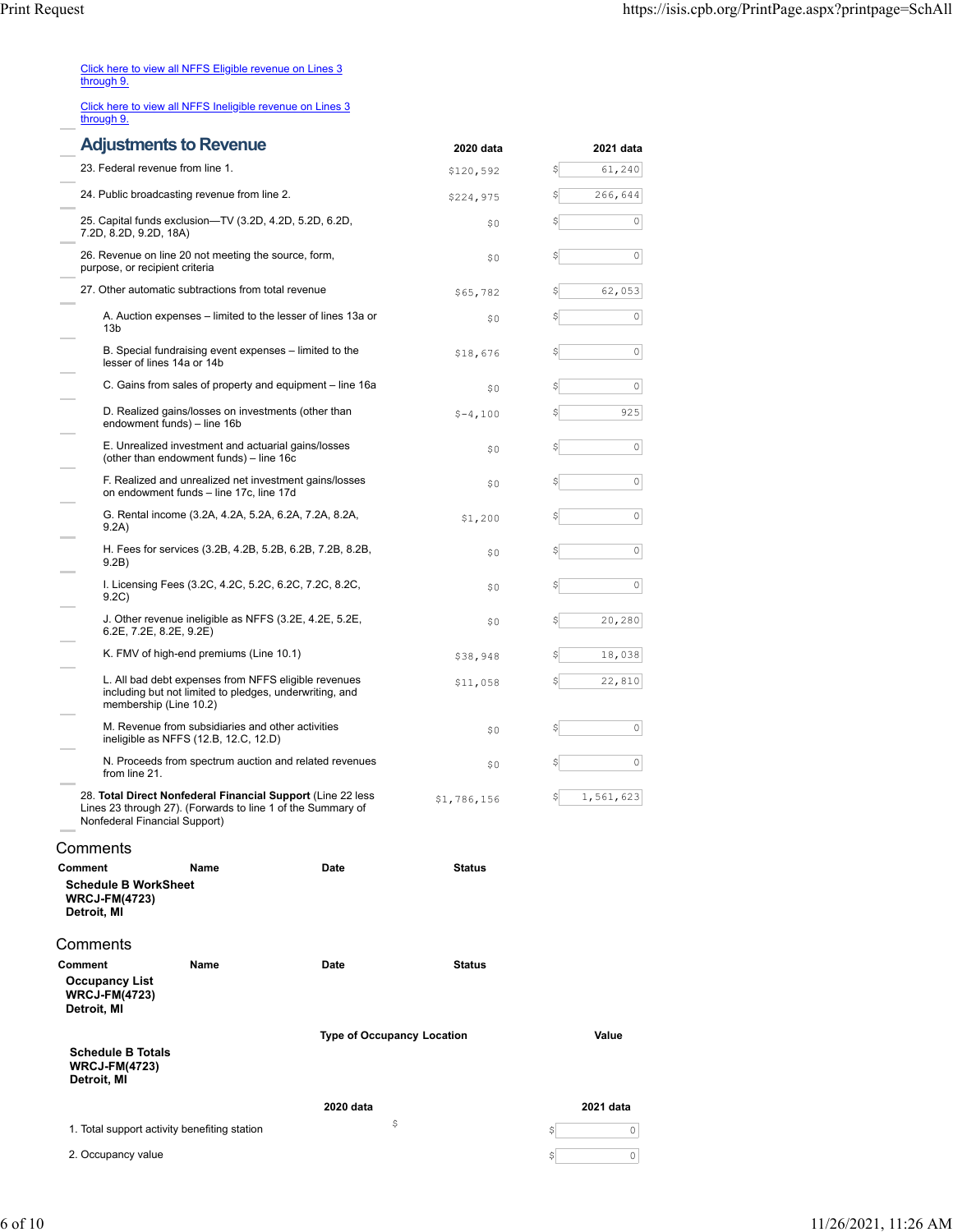**[Code](https://isis.cpb.org/PrintPage.aspx?printpage=SchAll#) 2021 data**

|                                                                                                                    | 2020 data | 2021 data |
|--------------------------------------------------------------------------------------------------------------------|-----------|-----------|
| 3. Deductions: Fees paid to the licensee for<br>overhead recovery, assessment, etc.                                | \$        | \$        |
| 4. Deductions: Support shown on lines 1 and 2<br>in excess of revenue reported in financial<br>statements.         | \$        | \$        |
| 5. Total Indirect Administrative Support<br>(Forwards to Line 2 of the Summary of<br>Nonfederal Financial Support) | \$        | \$        |
| 6. Please enter an institutional type code for<br>your licensee.                                                   |           |           |

## Comments

| Comment                                                  | Name                                                                                                                                                                                                                                                                                                                                                              | Date      | <b>Status</b> |  |
|----------------------------------------------------------|-------------------------------------------------------------------------------------------------------------------------------------------------------------------------------------------------------------------------------------------------------------------------------------------------------------------------------------------------------------------|-----------|---------------|--|
| <b>Schedule C</b><br><b>WRCJ-FM(4723)</b><br>Detroit, MI |                                                                                                                                                                                                                                                                                                                                                                   |           |               |  |
|                                                          |                                                                                                                                                                                                                                                                                                                                                                   | 2020 data | Donor<br>Code |  |
|                                                          | $\overline{1}$ PROFECOLOMIAL OFFN 40FO $\overline{1}$ $\overline{1}$ $\overline{1}$ $\overline{1}$ $\overline{1}$ $\overline{1}$ $\overline{1}$ $\overline{1}$ $\overline{1}$ $\overline{1}$ $\overline{1}$ $\overline{1}$ $\overline{1}$ $\overline{1}$ $\overline{1}$ $\overline{1}$ $\overline{1}$ $\overline{1}$ $\overline{1}$ $\overline{1}$ $\overline{1}$ | \$0       |               |  |

| 1. PROFESSIONAL SERVICES (must be eligible as NFFS)                                                                                                                               | \$0      |              | \$ | $\mathbb O$         |
|-----------------------------------------------------------------------------------------------------------------------------------------------------------------------------------|----------|--------------|----|---------------------|
| A. Legal                                                                                                                                                                          | \$0      | $\checkmark$ | \$ | $\circ$             |
| B. Accounting and/or auditing                                                                                                                                                     | \$0      | $\checkmark$ | \$ | $\mathsf{O}\xspace$ |
| C. Engineering                                                                                                                                                                    | \$0      | $\checkmark$ | \$ | $\mathbb O$         |
| D. Other professionals (see specific line item instructions<br>in Guidelines before completing)<br>Add                                                                            | \$0      | $\checkmark$ | \$ | $\mathbb O$         |
| 2. GENERAL OPERATIONAL SERVICES (must be eligible as<br>NFFS)                                                                                                                     | \$0      |              |    | $\mathbb O$         |
| A. Annual rental value of space (studios, offices, or tower<br>facilities)                                                                                                        | \$0      | v            | \$ | $\circ$             |
| B. Annual value of land used for locating a station-owned<br>transmission tower                                                                                                   | \$0      | ×.           | \$ | $\mathbb O$         |
| C. Station operating expenses                                                                                                                                                     | \$0      | $\checkmark$ |    | $\circ$             |
| D. Other (see specific line item instructions in Guidelines<br>before completing)<br>Add                                                                                          | \$0      | $\checkmark$ | \$ | $\overline{0}$      |
| 3. OTHER SERVICES (must be eligible as NFFS)                                                                                                                                      | \$0      |              | \$ | $\circ$             |
| A. ITV or educational radio                                                                                                                                                       | \$0      | $\checkmark$ | \$ | $\mathsf{O}\xspace$ |
| B. State public broadcasting agencies (APBC, FL-DOE,<br>eTech Ohio)                                                                                                               | \$0      |              |    | $\mathsf{O}\xspace$ |
| C. Local advertising                                                                                                                                                              | \$0      | $\checkmark$ | \$ | $\circ$             |
| D. National advertising                                                                                                                                                           | \$0      | $\checkmark$ |    | $\mathsf{O}\xspace$ |
| 4. Total in-kind contributions - services and other assets<br>eligible as NFFS (sum of lines 1 through 3), forwards to Line<br>3a. of the Summary of Nonfederal Financial Support | \$0      |              | \$ | $\circ$             |
| 5. IN-KIND CONTRIBUTIONS INELIGIBLE AS NFFS                                                                                                                                       | \$62,451 |              | \$ | 35,366              |
| A. Compact discs, records, tapes and cassettes                                                                                                                                    | \$0      | v.           |    | $\circ$             |
| B. Exchange transactions                                                                                                                                                          | \$0      | v.           | \$ | $\mathbb O$         |
| C. Federal or public broadcasting sources                                                                                                                                         | \$0      | $\checkmark$ |    | $\mathbb O$         |
| D. Fundraising related activities                                                                                                                                                 | \$0      | $\checkmark$ | Ş  | $\circ$             |
| E. ITV or educational radio outside the allowable scope of<br>approved activities                                                                                                 | \$0      | $\checkmark$ |    | $\mathbb O$         |
| F. Local productions                                                                                                                                                              | \$0      | $\checkmark$ |    | $\circ$             |
| G. Program supplements                                                                                                                                                            | \$0      | $\checkmark$ | \$ | $\mathbf{0}$        |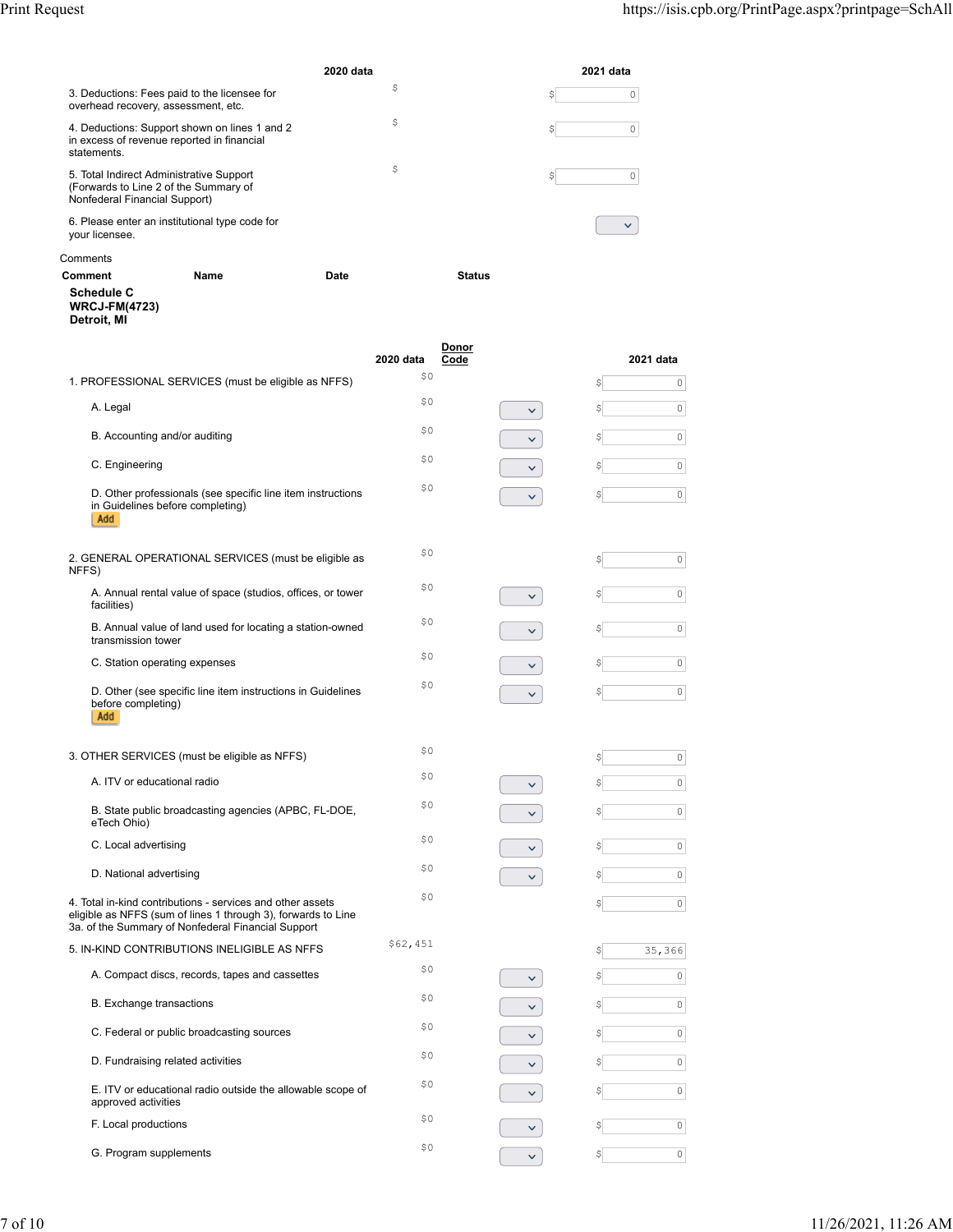|                                                                                                |             | Donor                     |                    |
|------------------------------------------------------------------------------------------------|-------------|---------------------------|--------------------|
|                                                                                                | 2020 data   | Code                      | 2021 data          |
| H. Programs that are nationally distributed                                                    | \$0         | $\check{ }$               | S<br>0             |
| I. Promotional items                                                                           | BS \$27,086 | $\checkmark$              | 0<br>\$            |
| J. Regional organization allocations of program services                                       | \$0         | $\checkmark$              | $\mathbf{0}$<br>\$ |
| K. State PB agency allocations other than those allowed<br>on line $3(b)$                      | \$0         | $\checkmark$              | 0<br>\$            |
| L. Services that would not need to be purchased if not<br>donated                              | \$0         | $\checkmark$              | 0<br>\$            |
| M. Other                                                                                       | BS \$35,365 | <b>FD</b><br>$\checkmark$ | 35,366<br>\$       |
| <b>Description</b><br><b>Amount</b><br>35,366<br>use of licensee equipme<br><b>Add Another</b> |             |                           |                    |
| Total in-kind contributions - services and other assets (line 4                                | \$62,451    |                           | 35,366<br>\$       |

6. Total in-kind contributions - services and other assets (line 4 plus line 5), forwards to Schedule F, line 1c. Must agree with in-kind contributions recognized as revenue in the AFS.

| Comments                                                 |      |      |               |
|----------------------------------------------------------|------|------|---------------|
| Comment                                                  | Name | Date | <b>Status</b> |
| <b>Schedule D</b><br><b>WRCJ-FM(4723)</b><br>Detroit, MI |      |      |               |

|                                                                                                                                                                                              | 2020 data | Donor<br>Code | 2021 data      |
|----------------------------------------------------------------------------------------------------------------------------------------------------------------------------------------------|-----------|---------------|----------------|
| 1. Land (must be eligible as NFFS)                                                                                                                                                           | \$        | $\checkmark$  | \$<br>0        |
| 2. Building (must be eligible as NFFS)                                                                                                                                                       | \$        |               | 0<br>S         |
| 3. Equipment (must be eligible as NFFS)                                                                                                                                                      | \$        |               | 0              |
| 4. Vehicle(s) (must be eligible as NFFS)                                                                                                                                                     | \$        |               | 0              |
| 5. Other (specify) (must be eligible as NFFS)<br>Add                                                                                                                                         | \$        |               | 0              |
| 6. Total in-kind contributions - property and equipment eligible<br>as NFFS (sum of lines 1 through 5), forwards to Line 3b. of<br>the Summary of Nonfederal Financial Support               | \$        |               | 0<br>S         |
| 7. IN-KIND CONTRIBUTIONS INELIGIBLE AS NFFS                                                                                                                                                  | \$        |               | 0              |
| a) Exchange transactions                                                                                                                                                                     | \$        |               | 0              |
| b) Federal or public broadcasting sources                                                                                                                                                    | \$        |               | 0              |
| c) TV only—property and equipment that includes new<br>facilities (land and structures), expansion of existing<br>facilities and acquisition of new equipment                                | \$        |               | 0              |
| d) Other (specify)<br>Add                                                                                                                                                                    | \$        | $\checkmark$  | 0<br>\$        |
| 8. Total in-kind contributions - property and equipment (line 6<br>plus line 7), forwards to Schedule F, line 1d. Must agree with<br>in-kind contributions recognized as revenue in the AFS. | \$        |               | $\Omega$<br>\$ |
| Comments                                                                                                                                                                                     |           |               |                |

| Comment                                                  | Name                    | Date | <b>Status</b> |           |
|----------------------------------------------------------|-------------------------|------|---------------|-----------|
| <b>Schedule E</b><br><b>WRCJ-FM(4723)</b><br>Detroit, MI |                         |      |               |           |
| <b>EXPENSES</b><br>(Operating and non-operating)         |                         |      |               |           |
|                                                          | <b>PROGRAM SERVICES</b> |      | 2020 data     | 2021 data |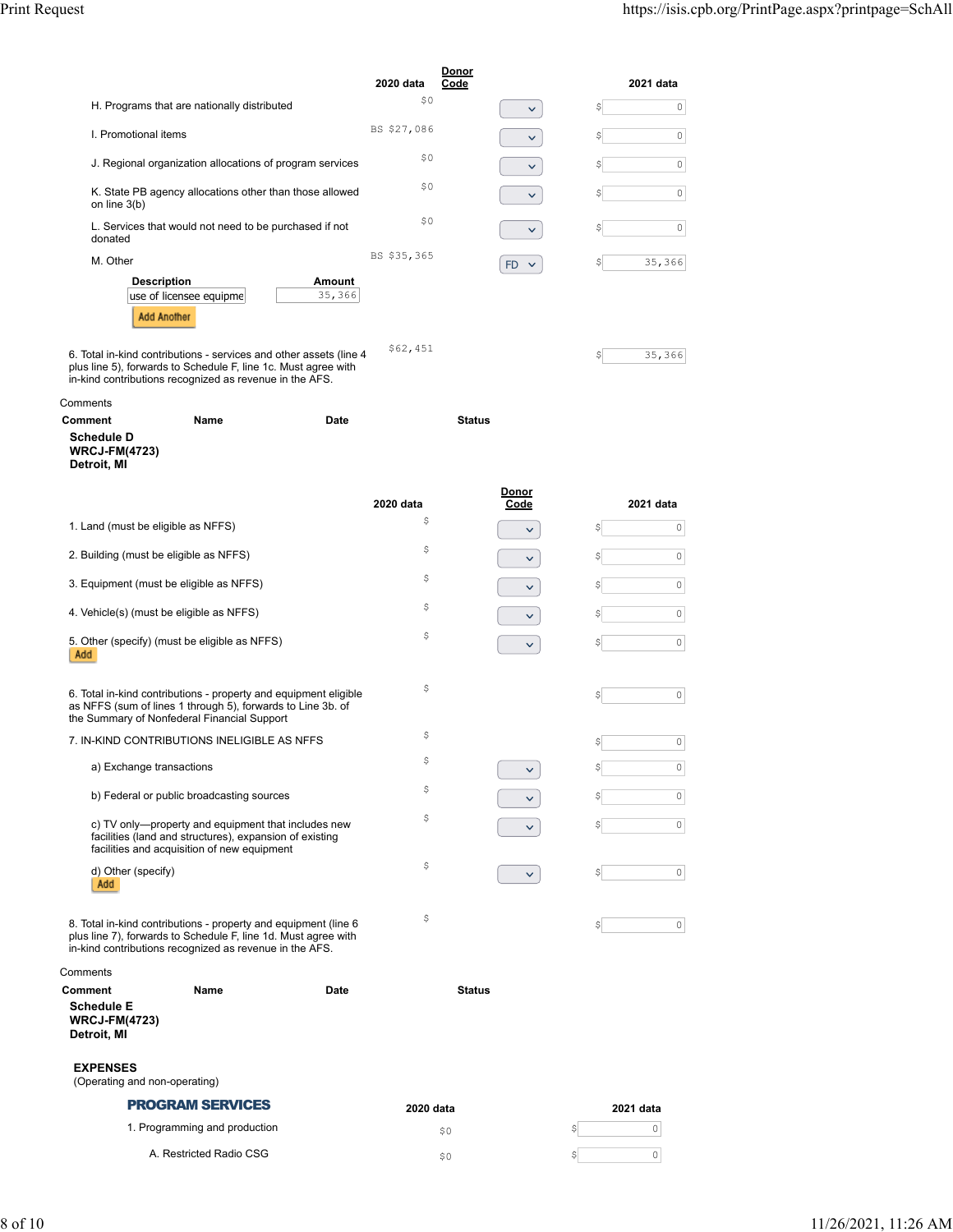| <b>PROGRAM SERVICES</b>                                                                              | 2020 data   | 2021 data         |
|------------------------------------------------------------------------------------------------------|-------------|-------------------|
| <b>B. Unrestricted Radio CSG</b>                                                                     | \$0         | \$<br>0           |
| C. Other CPB Funds                                                                                   | \$0         | \$<br>0           |
| D. All non-CPB Funds                                                                                 | \$0         | \$<br>0           |
| 2. Broadcasting and engineering                                                                      | \$1,152,145 | \$<br>999,594     |
| A. Restricted Radio CSG                                                                              | \$39,999    | \$<br>32,038      |
| <b>B. Unrestricted Radio CSG</b>                                                                     | \$109,976   | \$<br>86,753      |
| C. Other CPB Funds                                                                                   | \$75,000    | \$<br>147,853     |
| D. All non-CPB Funds                                                                                 | \$927,170   | \$<br>732,950     |
| 3. Program information and promotion                                                                 | \$138,515   | \$<br>56,404      |
| A. Restricted Radio CSG                                                                              | \$0         | \$<br>0           |
| <b>B. Unrestricted Radio CSG</b>                                                                     | \$0         | \$<br>0           |
| C. Other CPB Funds                                                                                   | \$0         | \$<br>0           |
| D. All non-CPB Funds                                                                                 | \$138,515   | \$<br>56,404      |
| <b>SUPPORT SERVICES</b>                                                                              | 2020 data   | 2021 data         |
| 4. Management and general                                                                            | \$305,527   | 256,583<br>\$     |
| A. Restricted Radio CSG                                                                              | \$0         | \$<br>0           |
| <b>B. Unrestricted Radio CSG</b>                                                                     | \$0         | \$<br>0           |
| C. Other CPB Funds                                                                                   | \$0         | \$<br>0           |
| D. All non-CPB Funds                                                                                 | \$305,527   | \$<br>256,583     |
| 5. Fund raising and membership development                                                           | \$565,276   | 402,396<br>\$     |
| A. Restricted Radio CSG                                                                              | \$0         | \$<br>0           |
| <b>B. Unrestricted Radio CSG</b>                                                                     | \$0         | \$<br>0           |
| C. Other CPB Funds                                                                                   | \$0         | \$<br>0           |
| D. All non-CPB Funds                                                                                 | \$565,276   | 402,396<br>\$     |
| 6. Underwriting and grant solicitation                                                               | \$0         | \$<br>0           |
| A. Restricted Radio CSG                                                                              | \$0         | \$<br>0           |
| <b>B. Unrestricted Radio CSG</b>                                                                     | \$0         | 0<br>Ş            |
| C. Other CPB Funds                                                                                   | \$0         | \$<br>0           |
| D. All non-CPB Funds                                                                                 | \$0         | \$<br>0           |
| 7. Depreciation and amortization (if not allocated<br>to functional categories in lines 1 through 6) | \$0         | 0<br>\$           |
| A. Restricted Radio CSG                                                                              | \$0         | 0<br>Ş            |
| <b>B. Unrestricted Radio CSG</b>                                                                     | \$0         | \$<br>0           |
| C. Other CPB Funds                                                                                   | \$0         | \$<br>0           |
| D. All non-CPB Funds                                                                                 | \$0         | \$<br>$\mathbb O$ |
| 8. Total Expenses (sum of lines 1 to 7) must<br>agree with audited financial statements              | \$2,161,463 | 1,714,977<br>\$   |
| A. Total Restricted Radio CSG (sum of Lines<br>1.A, 2.A, 3.A, 4.A, 5.A, 6.A, 7.A)                    | \$39,999    | \$<br>32,038      |
| B. Total Unrestricted Radio CSG (sum of<br>Lines 1.B, 2.B, 3.B, 4.B, 5.B, 6.B, 7.B)                  | \$109,976   | \$<br>86,753      |
| C. Total Other CPB Funds (sum of Lines<br>1.C, 2.C, 3.C, 4.C, 5.C, 6.C, 7.C)                         | \$75,000    | \$<br>147,853     |
| D. Total All non-CPB Funds (sum of Lines<br>1.D, 2.D, 3.D, 4.D, 5.D, 6.D, 7.D)                       | \$1,936,488 | 1,448,333<br>\$   |